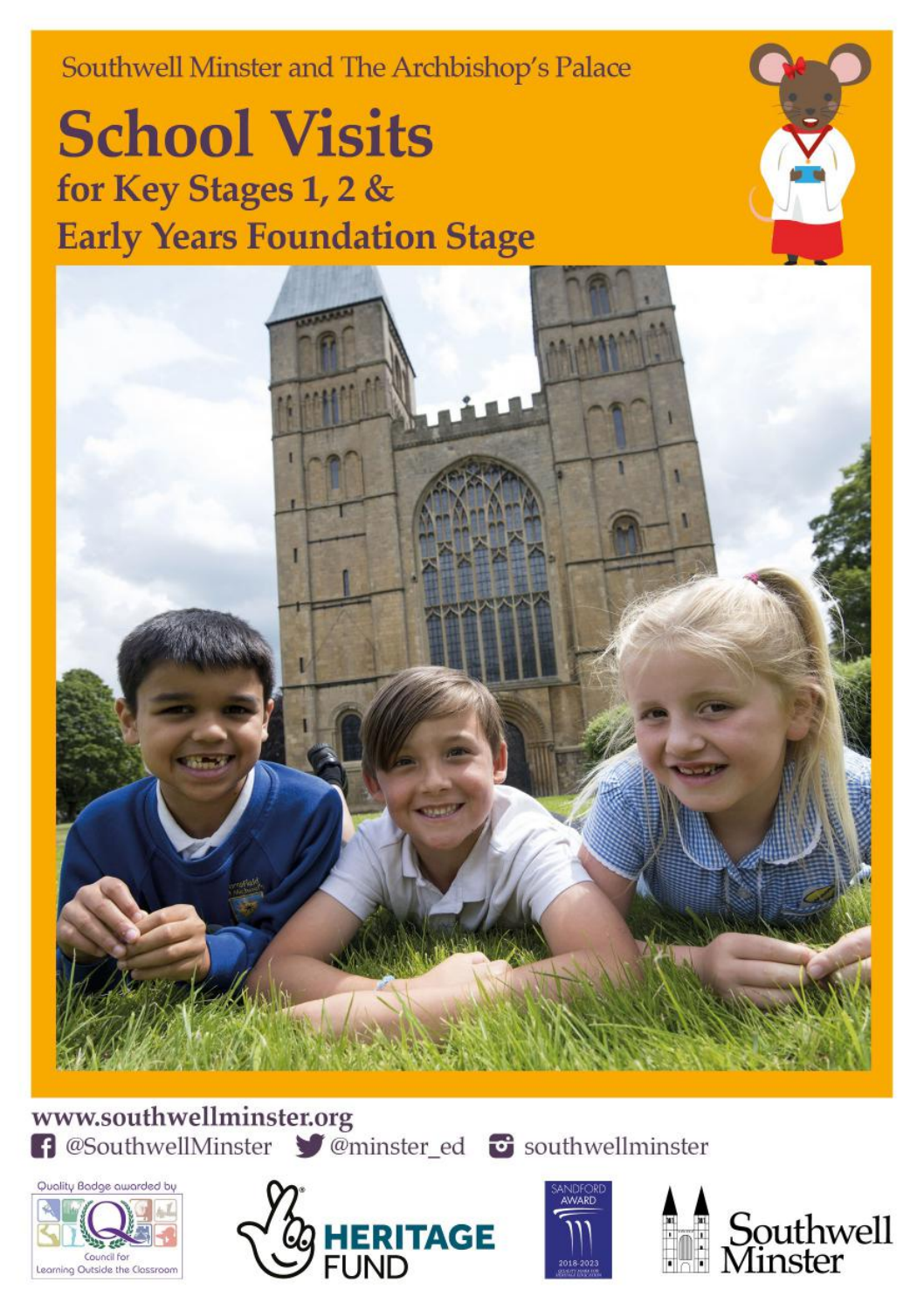

## **Welcome**

Southwell Minster is the Cathedral for the Diocese of Southwell and Nottingham. With the Archbishop's Palace and Education Garden, it is an awe-inspiring, rich learning resource. Steeped in history from its Roman and Saxon beginnings, with soaring medieval Romanesque and Gothic stonework, Victorian furniture and modern sculpture, the site tells the cultural history of our country.

Outlined here are events and activities for schools, adaptable for SEND, Parish and Community groups or to suit your learning objectives. The Minster lends itself to learning in many subjects including RE (linked to the Notts Agreed Syllabus and Understanding Christianity concepts), History, Art & Literacy. Our aim is to deliver relevant, interactive sessions, giving staff the chance to relax, have a cuppa and enjoy the visit too. We look forward to welcoming you and your pupils.

With best wishes

**Diana and the education team** 



*"Children were asked to evaluate and think…. I was astounded by their observations and reflections…"* 

 *(Education Volunteer)*

**Proud winner of a Sandford Award for excellence in Heritage Education**



**@minster\_ed**

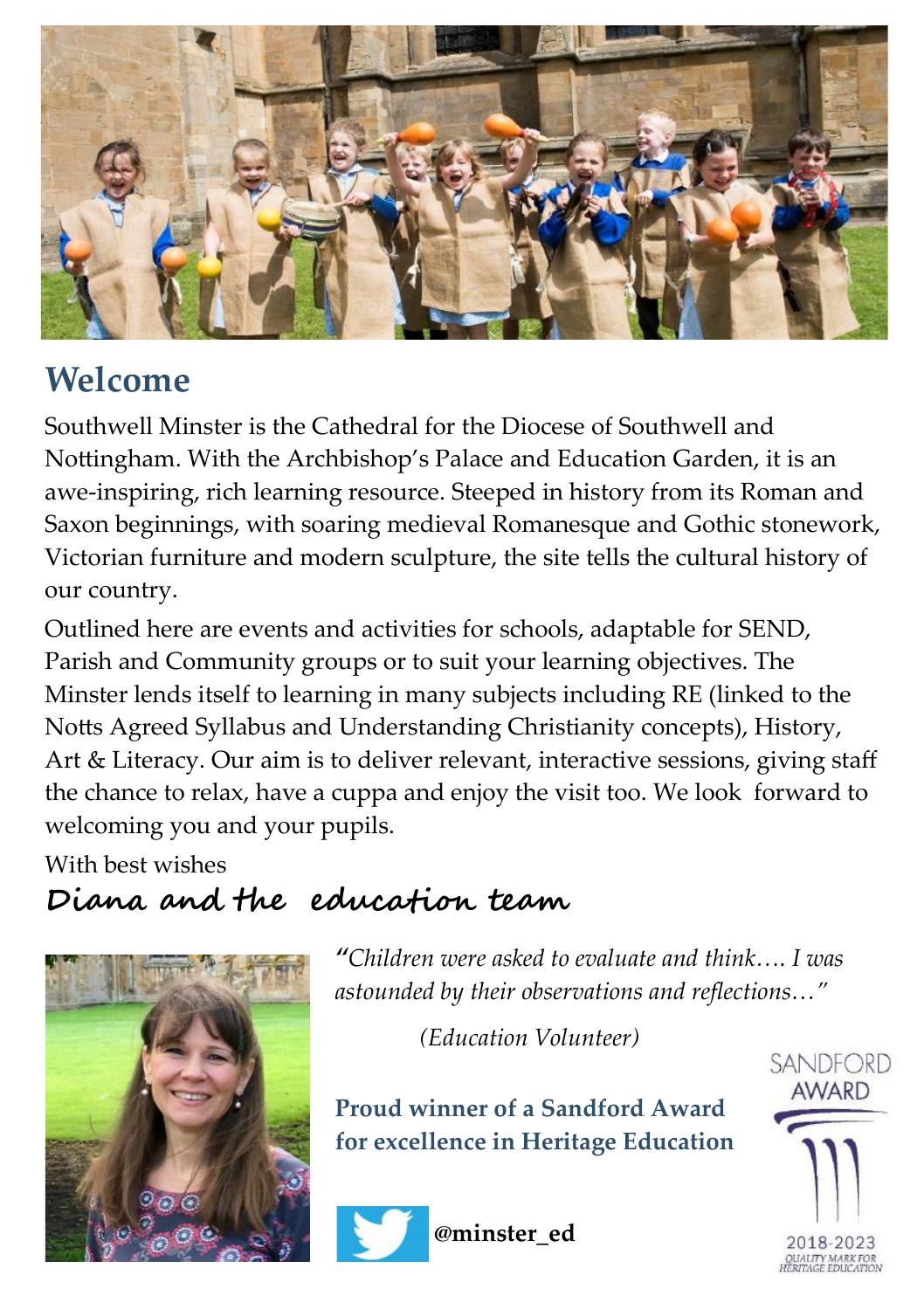# **Time Travelling: Pilgrimage Days Key Stages 1&2**

*"...we went to Southwell Minster and it was an awesome experience. Me and Isla had to go up and get our candle… then we sang 'God Goes With Us'. The saddest part was leaving, but it was the best trip ever." (Oliver, Year 5 pupil)*

Bring your RE teaching to life as you become modern day



pilgrims, journeying and learning together as you explore Christianity through architecture, symbols, belief and practice. Gather to sing special songs, meet a priest and hear the organ. A warm welcome awaits you refreshments provided for staff.

Learning outcomes are taken from the Nottinghamshire RE Agreed Syllabus and linked to the 'Understanding Christianity' concepts.





#### **Key Stage 2: March**

£4 per child 10am-2.15pm. Bring packed lunch—indoor space provided.

#### **Key Stage 1: June**

£3 per child 10am-12.30pm. Schools may stay for a picnic lunch (room provided if wet), and enjoy optional self-led activities in the afternoon.

#### **For more information or to download booking form, visit**

**www.southwellminster.org/timetravelling or call us 01636 817993**

**NB: Information sent to all City / County schools in September , or give us a call.**

*"Time Travelling is a tour de force of heritage education."* 

*(Sandford Award Judge's Report )*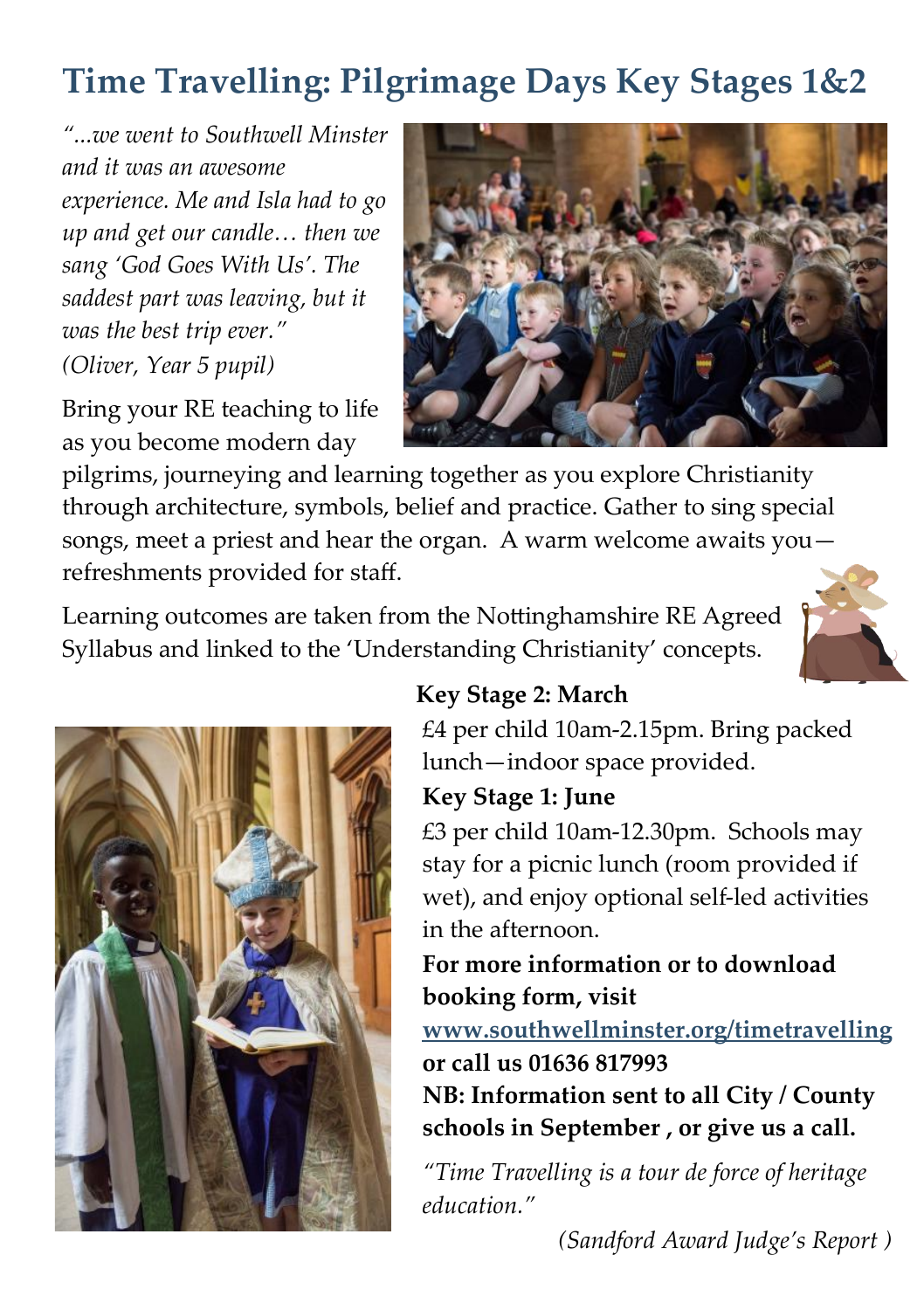# **The Leaves of Southwell**

In Southwell Minster reside some world-renowned medieval carvings—naturalistic leaves, woodland creatures and mythical beasts including green men…. Thanks to the Heritage Fund, we can offer free sessions to schools, including transport.

**Creative Writing:** outreach in school with a story teller via zoom, using the leaves as a stimulus.

**Visits to the Minster:** a limited pot of money enables us to fund transport for schools to come and have a day at Southwell enjoying creative activities inspired by the leaves.



Made possible with

**Nature All Around Us:** For early years, this seasonal half day of activities explores nature through songs, crafts and hands-on fun.

If you'd like to take advantage of these free sessions, please get in touch.

# **The Archbishop's Palace and Gardens**

*"We were really impressed with the organisation, enthusiasm of the staff and how welcome we were made to feel." (Year 5 teacher, 'The Dark Book')*

To the south of the Minster lie the Palace ruins. A home of the medieval Archbishops of York, the site has a stunning community garden, where we



can learn and play.

**The Dark Book** (Key Stage 2): The year is 1108, Archbishop Gerard of York is found dead in the Palace gardens. Using evidence based enquiry, we investigate his life and death, learning about medieval life, and pass judgement on him: was he a saint or sinner?

**Playing and Learning** (All age groups): Fill a day with outdoor / indoor fun—green men, herbs, scavenger hunt, minibeasts, parachute games, story circle and more to suit you.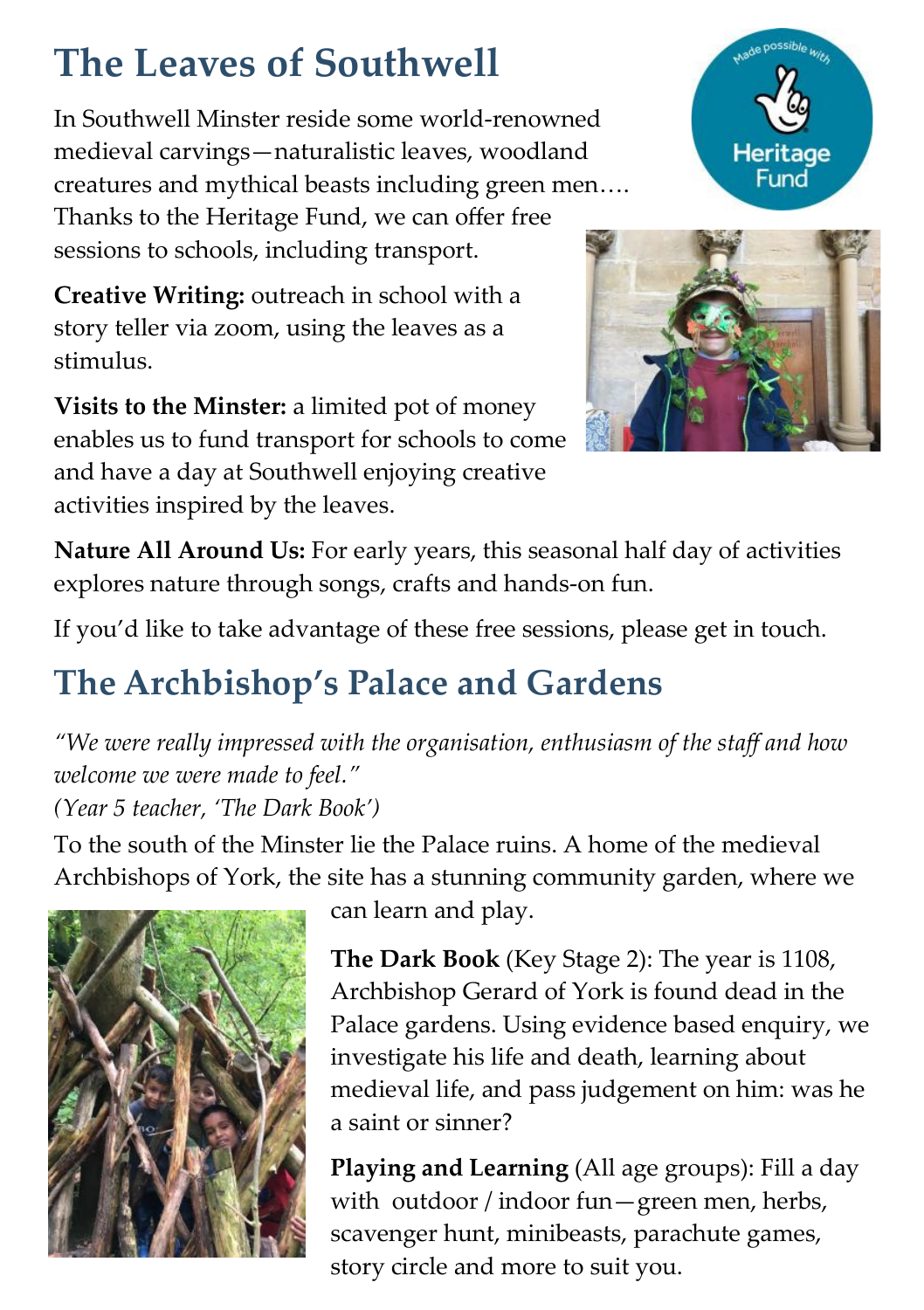# **Early Years Foundation Stage**

*"...the volunteers were wonderful. They had a lovely manner and their prior experience of working with children clearly shone through." (Foundation Stage teacher)*

Themed, introductory visits to the Minster for our youngest visitors created with the Early Learning goals in mind. Using language and observation skills, developing awe and wonder, we take a one hour interactive tour of the Minster in small groups, with a drink, biscuit and story. For a half day we add craft and active themed games / songs.

One hour session: **£2.50 per child**

Full morning or afternoon **£3.50 per child** 

| <b>Nursery Rhymes</b> | Colours                  |
|-----------------------|--------------------------|
| <b>Shapes</b>         | Opposites                |
| Measures              | <b>Story Seekers</b>     |
| Animal safari         | Nature all Around (NEW!) |



### **Christian Festivals: Explore Easter and Christmas**



Add depth to your teaching about key concepts in Christianity as we investigate how and why these great festivals are celebrated. Material is adaptable for any age group and we use drama, crafts, story telling and close observation of artefacts to help us explore. Links to 'Understanding Christianity' and the Nottinghamshire Agreed Syllabus for RE. *Full or half day.*

**Easter: spring term** 

**Christmas: November / December**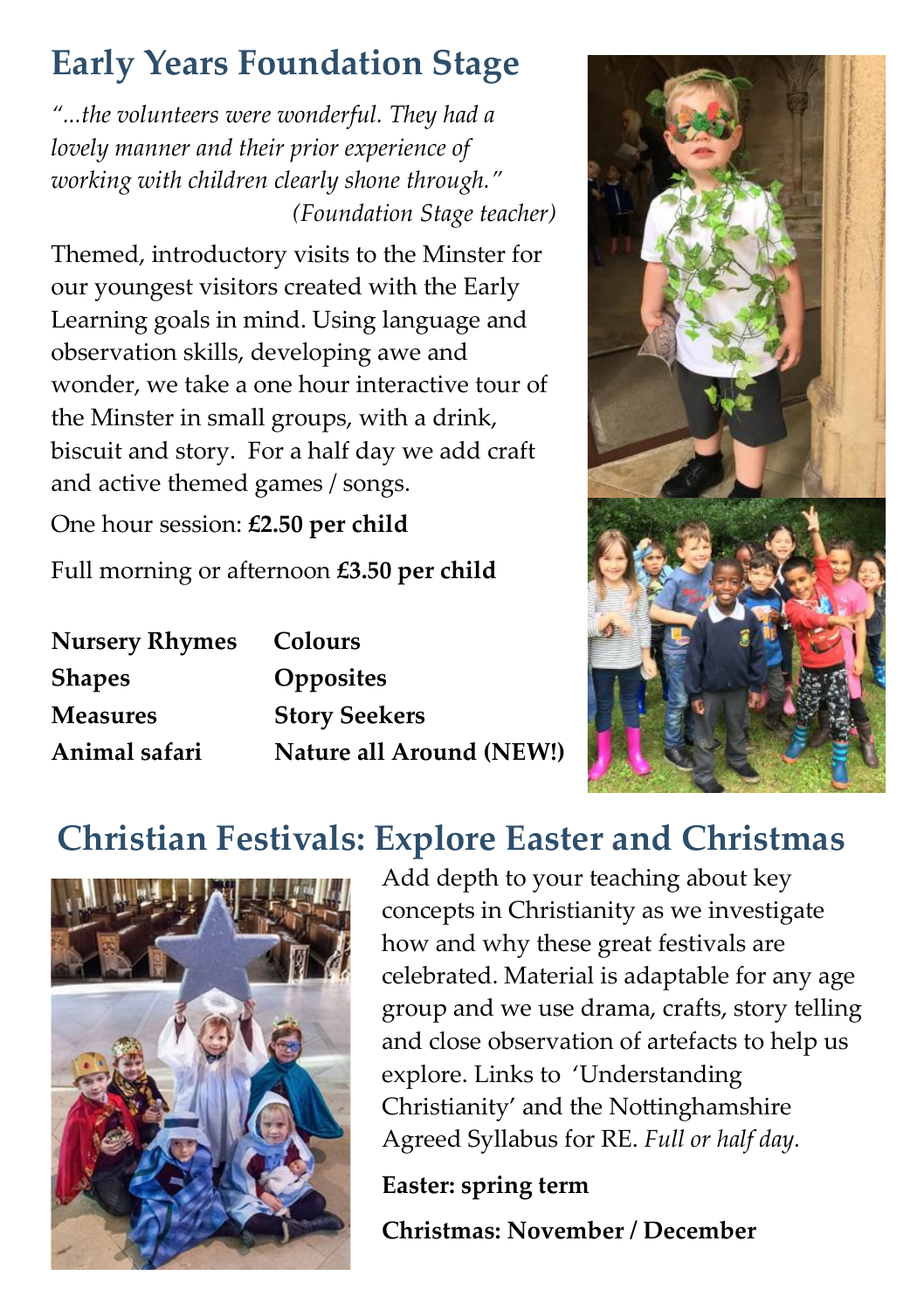### **Annual Year 6 Festival : 'Make a Difference'**

(information / booking form sent to all church schools in January)

*"We love coming to the Year 6 leavers' day, it definitely 'makes a difference' to our year 6 children…. Super messages given to take back and follow up." (Year 6 teacher)*

Our special days in July for year 6 students making the transition to secondary school offer time to celebrate the past and look forward to the future. With a reflective trail, crafts, workshops and activities, children consider what it takes to '**Make a Difference'**.

### **Donation £5 per child to help with costs**

*To book, contact us or download booking form from [www.southwellminster.org/](https://www.southwellminster.org/theme/year-6-festival/) [learning](https://www.southwellminster.org/theme/year-6-festival/)*

**Note: final content and programme for Year 6 days may be subject to change.**



### **Romans In Southwell: Activity Day**

Southwell stands on the site of a Roman villa—one of the largest in the country. Together with Southwell Community Archaeology Group, our day comprises 3 hands-on sessions.

**Archaeology**: Wash and identify genuine Southwell finds, look at archaeological evidence and make a pottery 'sherd'.

**Living History**: Look at settlements and consider what life was like in 'our' villa. Artefacts to handle, crafts, costumes and daily life. **Site exploration**: using a map and photos,

investigate the site to find key parts of our villa.

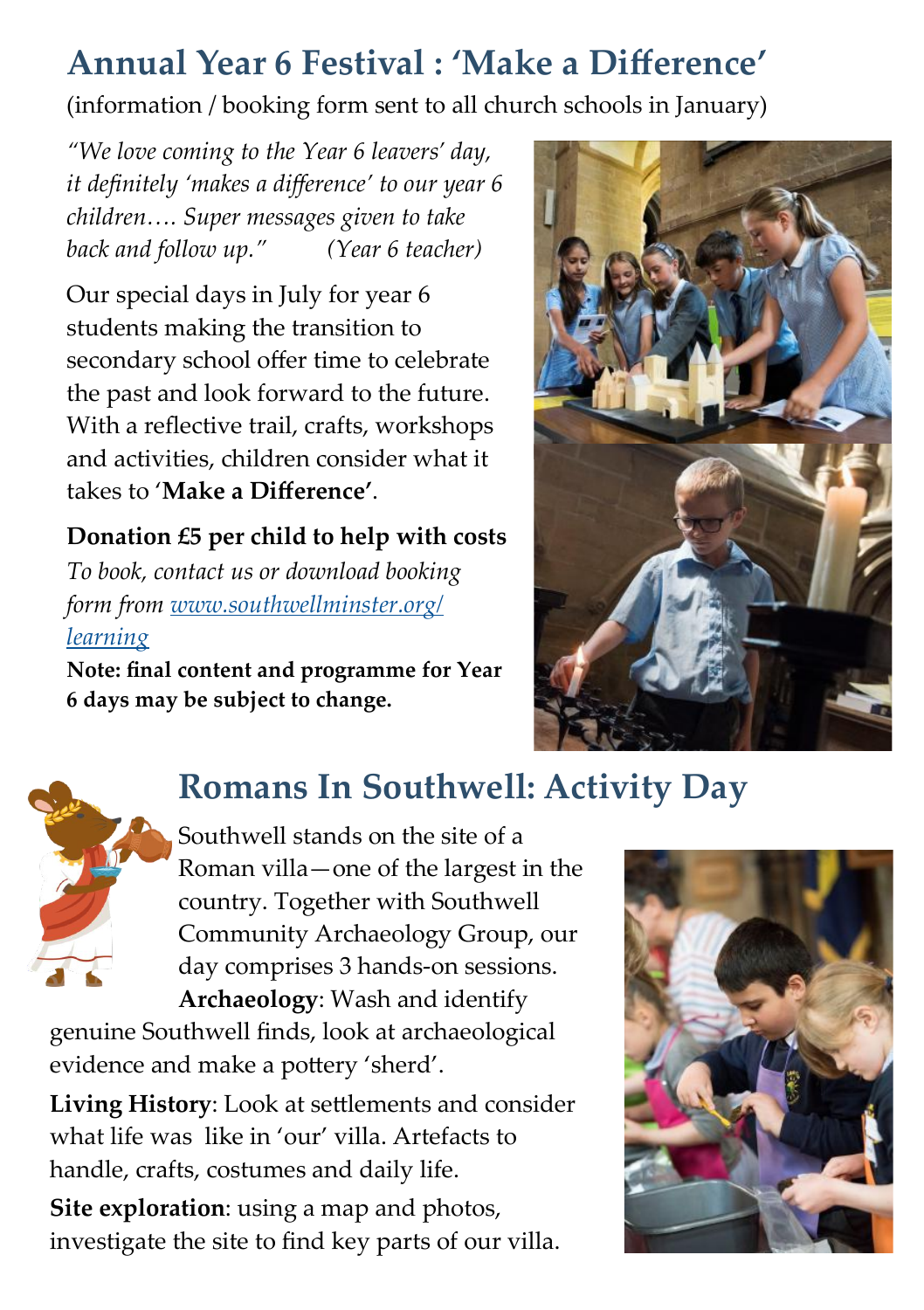

# **Tailor-Made Learning**

Adaptable for full day, half day or as a series of short 'taster' modules—mix and match elements to suit you.

**Worship and Sacred Space:** A look at furniture, special clothes, signs, symbols and faith practice.

**Music:** become a chorister and sing with professional musicians, listen to sacred music, join a costumed procession, organ demonstration.

**Explore the Bible:** best loved stories / parables



**Journey of Life / Remembrance:** a sensitive exploration of rites of passage (birth, marriage, death) how and why they are marked in a church. Discover how and why the Minster is a place of public and private remembrance.

**Sprituality and Art:** A look at our collection of stained glass, sculpture and paintings—a reflective exploration. Creative art or poetry sessions available.

**Faces and Forces:** Science and art meet at the Minster—we learn how it is both strong and beautiful exploring architectural features, the famous Chapter House and Leaves of Southwell.

**Who, What, Where, When…?:** A chronological, interactive romp through the Minster's history from the Romans to the present day.



**Pilgrimage experience:** Become a Medieval / Saxon pilgrim. May include: Costume, quills, ancient texts & illumination, herbs and medieval artefacts.

**Shape, space and measurement:** For Key Stage 1.

**Time and space:** sketch, reflect or think. Reflective activities available.

*"All the activities were well thought out and hooked the children… they will remember it for years to come." (Teacher, Key Stage 2)*

**Can't find what you need? Give us a call to discuss bespoke learning sessions.**